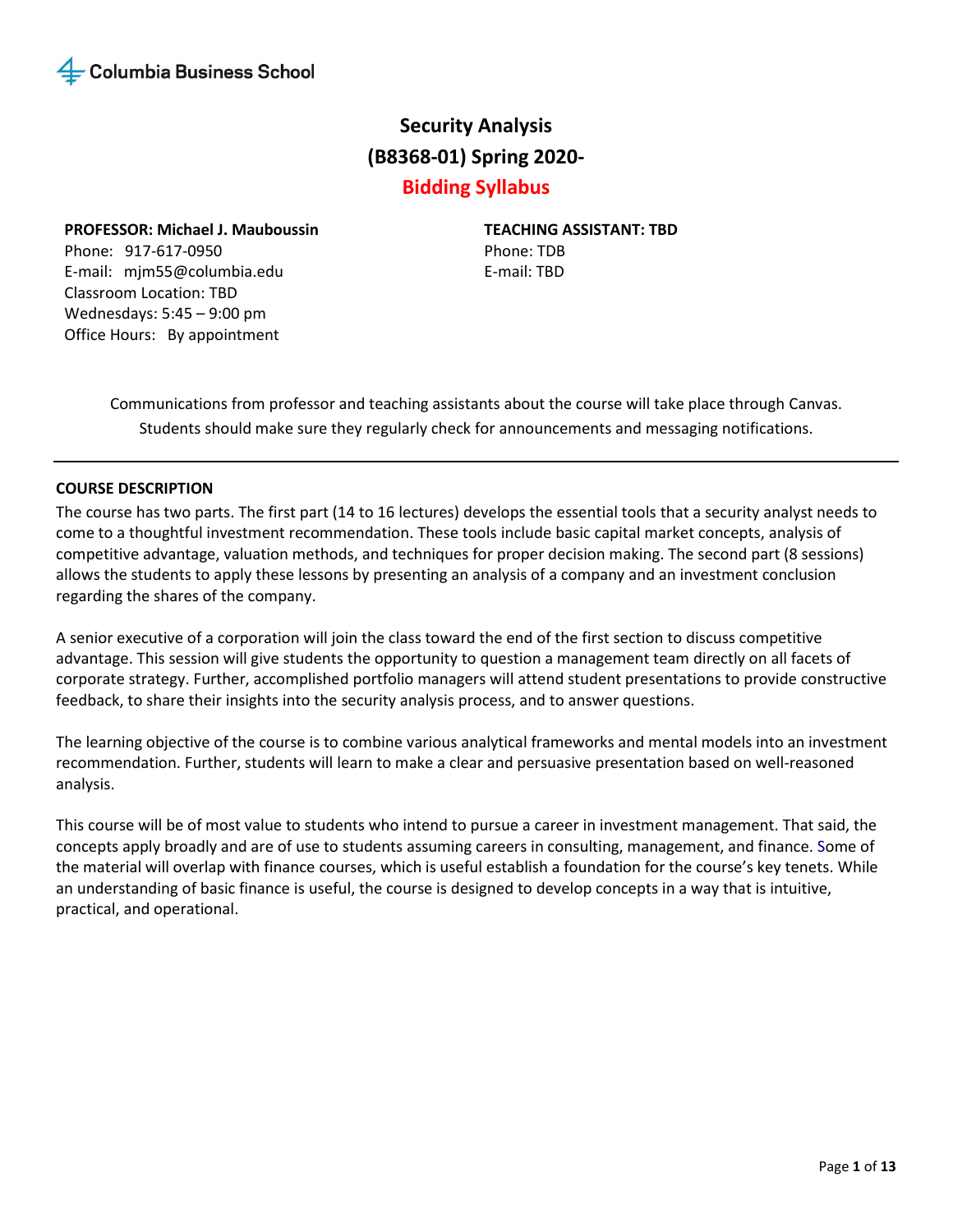

### **REQUIRED COURSE MATERIALS**

Each class will have required reading that will prepare the students for discussion, as well as recommended reading that will go beyond the conversation in class. The professor or teaching assistant will be made available on Canvas or through the library.

### **REQUIRED READING**

Arthur, W. Brian, "Complexity in Economic and Financial Markets" *Complexity,* 1995.

\_\_\_\_\_\_. , "Increasing Returns and the New World of Business," *Harvard Business Review*, July/August 1996.

Bernstein, Peter L., "Are Financial Markets the Solution or the Problem?" *Financial Analysts Journal*, November/December 1991.

Crist, Steven, "Crist on Value," *Bet with the Best*, 2001.

Ellis, Charles D., "The Loser's Game," *Financial Analysts Journal*, July/August 1975.

Heuer, Richards, Chapters 4-12, *Psychology of Intelligence Analysis*, 1999.

Keynes, John Maynard, "The State of Long-Term Expectation," *The General Theory of Employment, Interest, and Money*, 1936.

Klarman, Seth A., "The Timeless Wisdom of Graham and Dodd," *Security Analysis*, 6th edition, 2009.

Malkiel, Burton G., "Firm Foundations and Castles in the Air," *A Random Walk Down Wall Street*, 1996.

Mauboussin, Michael J., Alexander Schay, Patrick McCarthy, "Competitive Advantage Period 'CAP' – At the Intersection of Finance and Competitive Strategy," *Credit Suisse First Boston*, October 4, 2001.

Mauboussin, Michael J., and Dan Callahan, "Measuring the Moat: Assessing the Magnitude and Sustainability of Value Creation," *Credit Suisse*, November 1, 2016.

\_\_\_\_\_., "Capital Allocation--Updated," *Credit Suisse*, October 19, 2016.

Mauboussin, Michael J., "Revisiting Market Efficiency: The Stock Market as a Complex Adaptive System," *Journal of Applied Corporate Finance*, Winter 2002.

\_\_\_\_\_., "Decision Making for Investors," *Legg Mason Capital Management*, May 2004.

\_\_\_\_\_., "Common Errors in DCF Models," *Legg Mason Capital Management,* March 2006.

Munger, Charles, "A Lesson on Elementary, Worldly Wisdom as it Relates to Investment Management and Business," *USC Business School*, 1994.

Porter, Michael E., "What is Strategy?" *Harvard Business Review*, November/December 1996.

Rappaport, Alfred, and Michael J. Mauboussin, "The Case for Expectations Investing," Chapters 2-3 and 5-8 *Expectations Investing*, 2001.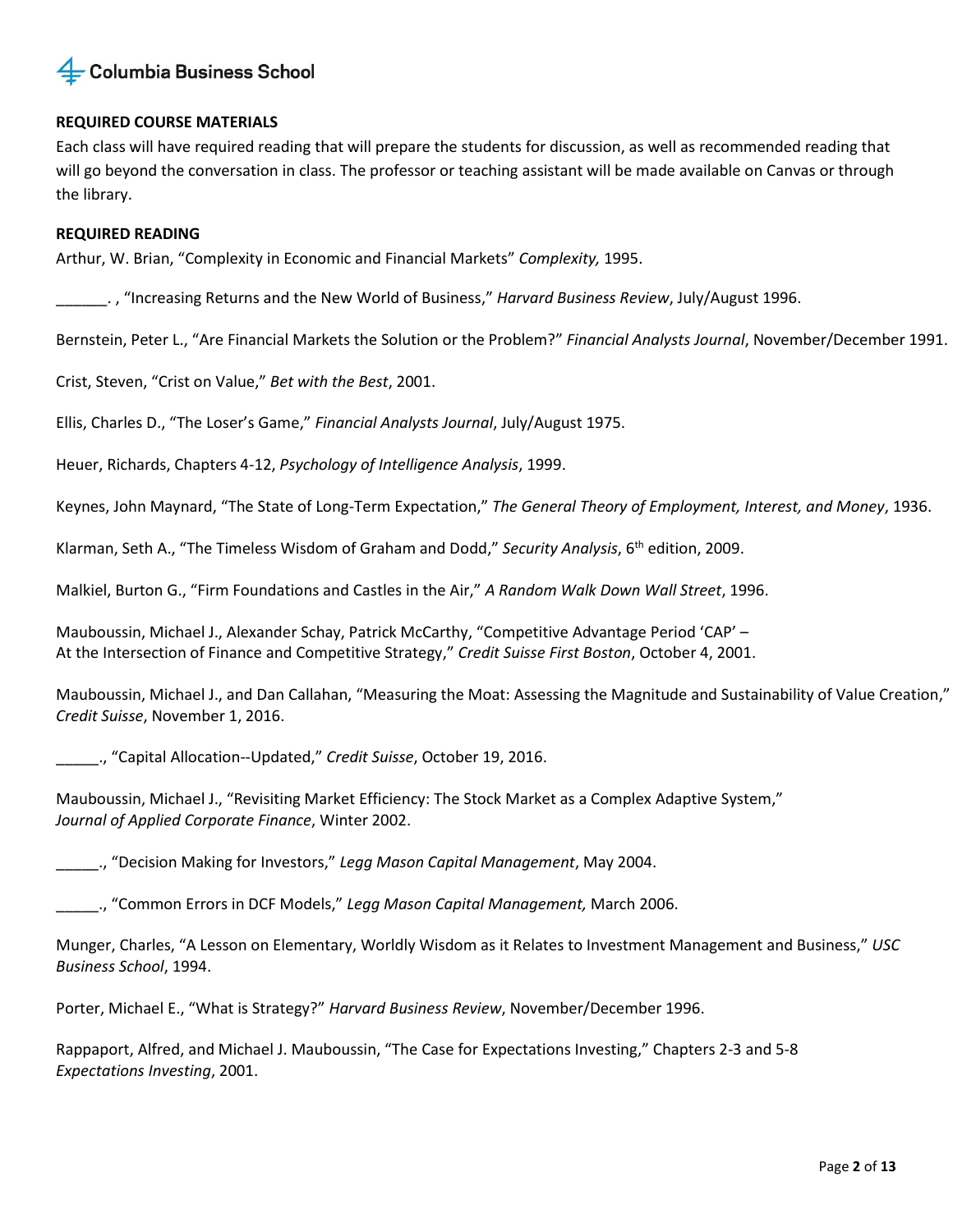Siegel, Jeremy J., "Chapter 1," Stocks for the Long Run, 4<sup>th</sup> Edition. 2007.

Treynor , Jack L., "Market Efficiency and the Bean Jar Experiment," *Financial Analysts Journal*, May/June 1987.

Tversky, Amos, and Daniel Kahneman, "Judgment under Uncertainty: Heuristics and Biases," *Science*, September 1974.

Williams, John Burr, Preface, Chapter 1-2, 15, *The Theory of Investment Value*, 1938.

### **RECOMMENDED READING**

Bernstein, Peter L., *Capital Ideas* (New York: Free Press, 1992).

\_\_\_\_\_., *Against the Gods: The Remarkable Story of Risk* (New York: John Wiley & Sons, 1996).

Besanko, David, David Dranove, Mark Shanley, and Scott Schaefer, *Economics of Strategy, 7th Edition* (New York: John Wiley & Sons, 2015).

Ghemewat, Pankaj, , 3*rd Edition* (Upper Saddle River, NJ: Pearson Prentice Hall, 2009).

Greenwald, Bruce, Judd Kahn, Paul Sonkin and Michael Van Biema, *Value Inve*s*ting: From Graham to Buffett and Beyond*  (New York: John Wiley & Sons, 2001).

Greenwald, Bruce and Judd Kahn, *Competition Demystified: A Radically Simplified Approach to Business Strategy* (New York: Portfolio Books, 2005).

Kahneman, Daniel, *Thinking, Fast and Slow* (New York: Farrar, Straus and Giroux, 2011).

Kaufman, Peter D., ed. *Poor Charlie's Almanack, Expanded Third Edition.* (Marceline, MO: Walsworth Publishing Company, 2008).

Koller, Tim, Marc Goedhart, and David Wessels, *Measuring and Managing the Value of Companies, 6th Edition* (New York: John Wiley & Sons, 2015).

Malkiel, Burton G., *A Random Walk Down Wall Street: The Time-Tested Strategy for Successful Investing, Completely Revised and Updated* (New York: W.W. Norton & Company, 2015).

Rappaport, Alfred, *Creating Shareholder Value: A Guide for Shareholders and Investors* (New York: Free Press, 1998).

Siegel, Jeremy J., *Stocks for the Long Run, 5thEdition* (New York: McGraw Hill, 2014).

Stewart, III, G. Bennett, *The Quest for Value* (New York: HarperCollins, 1991).

Surowiecki, James, *The Wisdom of Crowds* (New York: Doubleday, 2004).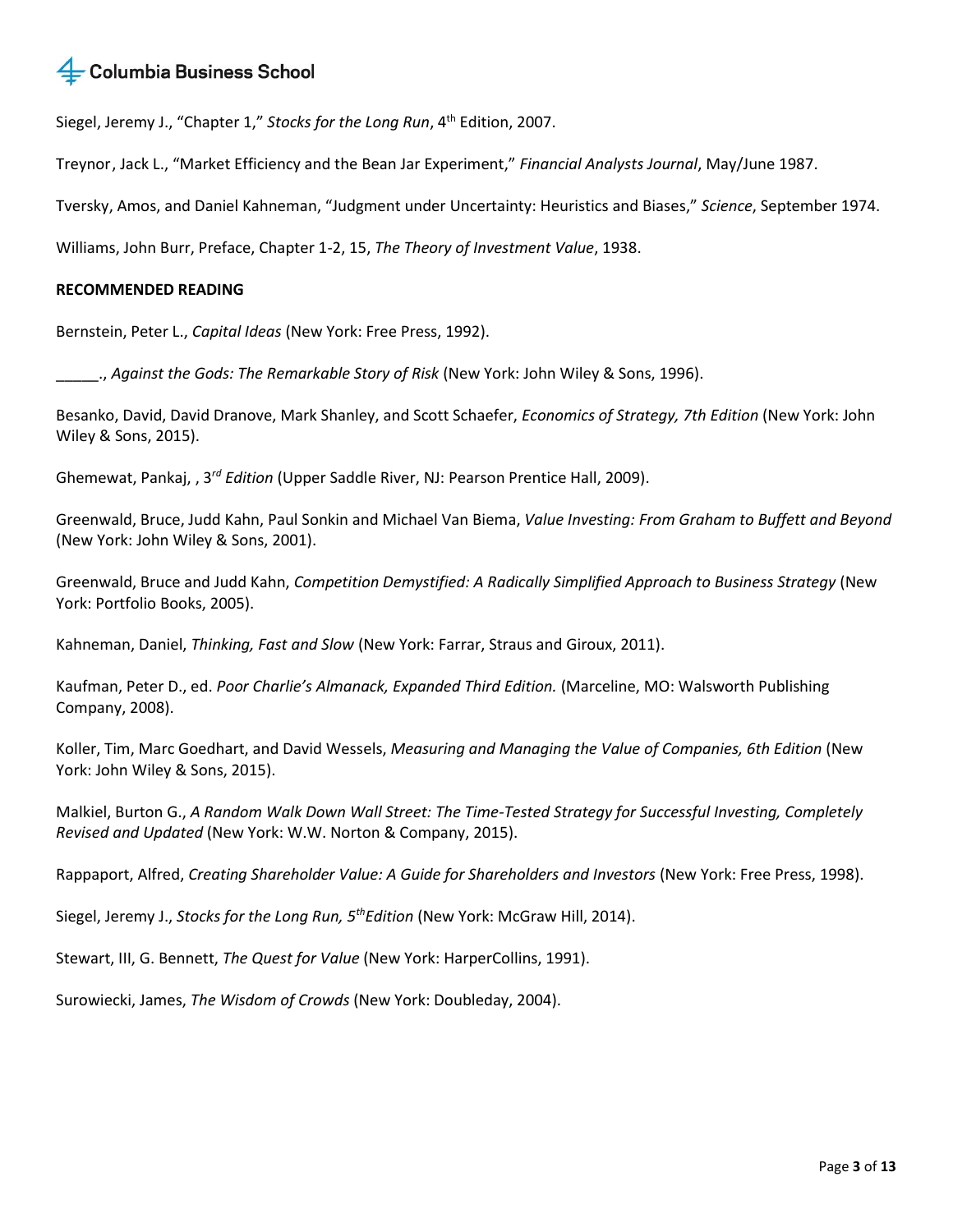### **OPTIONAL READING** (if you want to make the professor really happy)

Mauboussin, Michael J., *More Than You Know: Finding Financial Wisdom in Unconventional Places, Updated and Expanded* (New York: Columbia Business School Publishing, 2008).

\_\_\_\_\_., *Think Twice: Harnessing the Power of Counterintuition* (Boston, MA: Harvard Business Press, 2009).

\_\_\_\_\_., *The Success Equation: Untangling Skill and Luck in Business, Sports, and Investing* (Boston, MA: Harvard Business Review Press, 2012).

Here are some websites you might find useful: http://pages.stern.nyu.edu/~adamodar/ www.expectationsinvesting.com

### **CONNECTION TO THE CORE**

The learning in this course will utilize, build on, and extend concepts covered in the following core courses:

| <b>Core Course</b>          | <b>Connection with Core</b>                                               |  |  |
|-----------------------------|---------------------------------------------------------------------------|--|--|
| Corporate Finance           | Cost of capital<br>1.                                                     |  |  |
|                             | Valuation<br>2.                                                           |  |  |
|                             | Financing options<br>3.                                                   |  |  |
|                             | Time value of money<br>4.                                                 |  |  |
|                             | The capital asset pricing model (CAPM)<br>5.                              |  |  |
|                             | Real options<br>6.                                                        |  |  |
| <b>Financial Accounting</b> | The "accounting equation"<br>1.                                           |  |  |
|                             | Revenue and expense recognition<br>2.                                     |  |  |
|                             | Resources and obligations - measurement and disclosure<br>3.              |  |  |
| <b>Global Economic</b>      | 1.<br>Risk management                                                     |  |  |
| Environment                 | What is the role of financial markets in the economy?<br>2.               |  |  |
| <b>Managerial Economics</b> | 1.<br>Barriers to entry and moats                                         |  |  |
|                             | Maximization and thinking on the margin<br>2.                             |  |  |
|                             | Analyzing complex decision making under uncertainty<br>3.                 |  |  |
|                             | Decision-based cost analysis<br>4.                                        |  |  |
|                             | 5.<br>Pricing with market power                                           |  |  |
|                             | Understanding market competition and equilibrium thinking<br>6.           |  |  |
|                             | Market equilibrium thinking (in the long run) and barriers to entry<br>7. |  |  |
|                             | Strategic interaction among firms and Nash equilibrium<br>8.              |  |  |
| <b>Strategy Formulation</b> | Trade-offs, value-added, efficiencies<br>1.                               |  |  |
|                             | Creation of value vs. value capture<br>2.                                 |  |  |
|                             | 3.<br>Competing firms                                                     |  |  |
|                             | Co-opetition and complementors<br>4.                                      |  |  |
|                             | Diversification and scope<br>5.                                           |  |  |
|                             | Ethics & IBS<br>6.                                                        |  |  |
|                             | Behavioral and evidence-based strategy<br>7.                              |  |  |
|                             | 8.<br>Management                                                          |  |  |

Students will be expected to have mastered these concepts and be able to apply them in the course.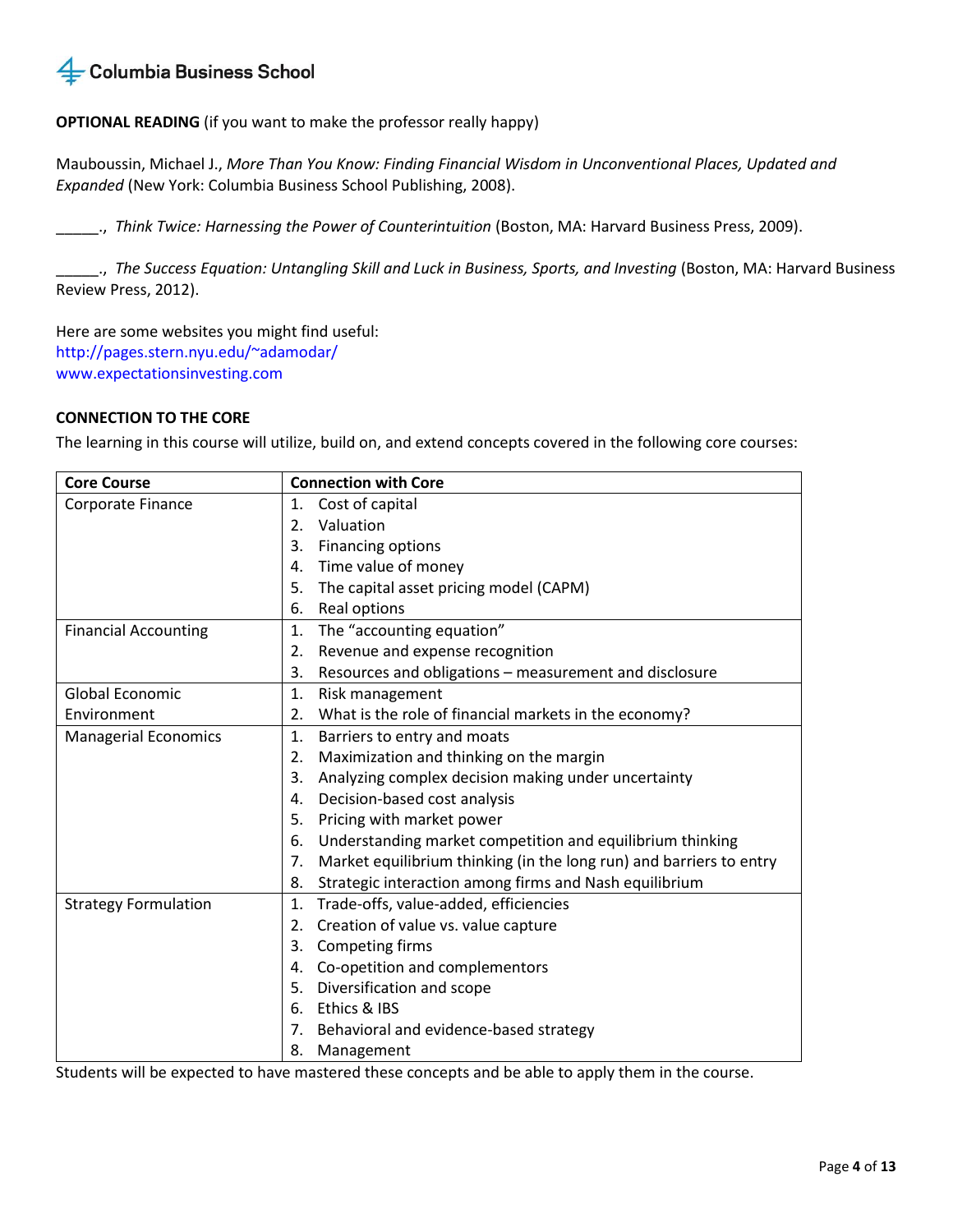

### **CLASSROOM NORMS AND EXPECTATIONS**

Students are expected to adhere to CBS Core Culture in this class by being Present, Prepared, and Participating.

### **Present:**

- On time and present for every session
- Attendance will be tracked

### **Prepared:**

- Complete pre-work needed, expect cold calling
- Bring nameplates and clickers

### **Participating:**

- Constructive participation expected and part of grade
- No electronic devices unless explicitly called for by the instructor

### **COURSE ROADMAP**

The goal of this course is to develop a thought process for equity security analysis based on four building blocks:

### **(1) Capital markets**

- What factors drive market value and how do we understand and analyze them?
- Are markets efficient? If so, why? If not, why not?
- Does modern portfolio theory best explain markets?
- Does intrinsic value or market psychology determine stock prices?
- Can study of complex systems provide useful insight into markets?

### **(2) Valuation**

- How do you value a business?
- Which of the common analytical tools tells you the most about value?
- What does the stock market say about corporate performance?
- How do you incorporate risk into the value calculation?
- How do you capture competitive advantage in your valuation?
- Is there a legitimate distinction between value and growth investing?

### **(3) Competitive Strategy**

- What is the definition of a good business?
- How do you evaluate industry factors?
- How do you isolate company-specific sources of value creation?
- What is role of firm interaction?
- Does the shift from physical to knowledge assets require new strategy models?
- How do we assess capital allocation?

### **(4) Decision Making**

- What do successful players in probabilistic fields have in common?
- How do we misspecify probabilities and outcomes?
- What methods can we employ to improve our decisions?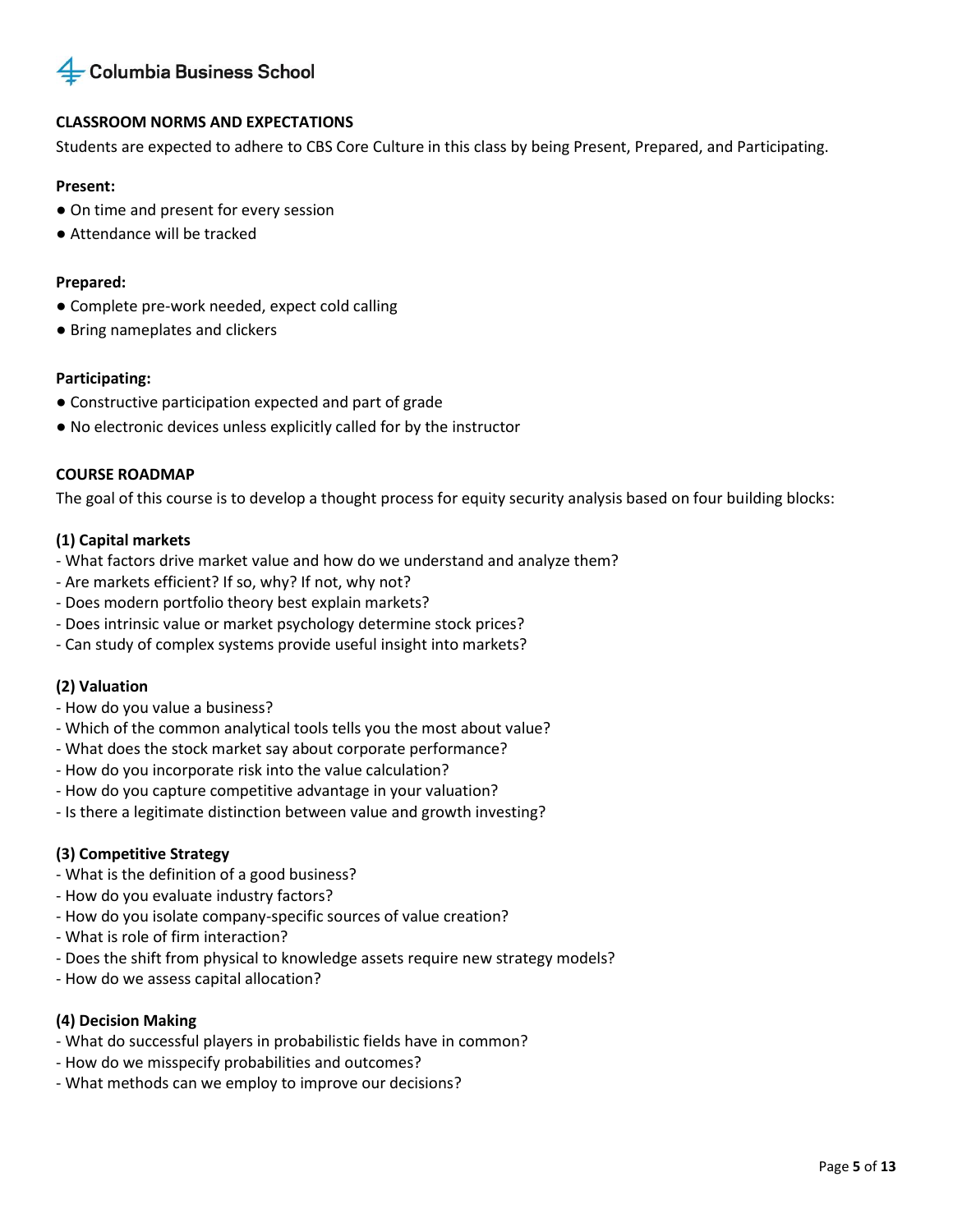## **COURSE SCHEDULE- Based on 2019 Schedule for Example**

| <b>Class</b><br>$1$ and $2$ | Date<br>29-January | <b>Materials We Will Cover and Your Assignment</b><br>· Introduction and Overview<br>· Illuminating Exercises<br>· Groundwork<br>Core readings:<br>Klarman, The Timeless Wisdom of Graham and Dodd<br>Crist, Crist on Value<br>Keynes, The State of Long-Term Expectation                                                                                                                                           |
|-----------------------------|--------------------|---------------------------------------------------------------------------------------------------------------------------------------------------------------------------------------------------------------------------------------------------------------------------------------------------------------------------------------------------------------------------------------------------------------------|
| $3$ and $4$                 | 5-February         | · Market Perceptions and Empirical Observations<br>· Market Efficiency<br>· Market as a Complex Adaptive System<br>· Selection of Groups for Final Reports                                                                                                                                                                                                                                                          |
|                             |                    | Core readings:<br>Siegel, Stock and Bond Returns<br>Rappaport and Mauboussin, Chapter 1<br>Treynor, Market Efficiency and the Bean Jar Experiment<br>Ellis, The Loser's Game<br>Bernstein, Are the Markets the Solution or the Problem?<br>Graham, The Investor and Market Fluctuations<br>Mauboussin, Revisiting Market Efficiency<br>Arthur, Complexity in Economic and Financial Markets<br>Additional readings: |
| 5 and 6                     | 12-February        | Mauboussin, Capital Ideas Revisited Parts I and II<br>· Valuation Concepts<br>· Review of Techniques<br>· Selection of Stocks for Final Reports                                                                                                                                                                                                                                                                     |
|                             |                    | Core readings:<br>Williams, Theory of Investment Value<br>Rappaport and Mauboussin, Chapters 2, 3, 5, 6, 7, 8<br>Mauboussin, What Does an EV/EBITDA Multiple Mean?<br>Mauboussin et al., Competitive Advantage Period (CAP)                                                                                                                                                                                         |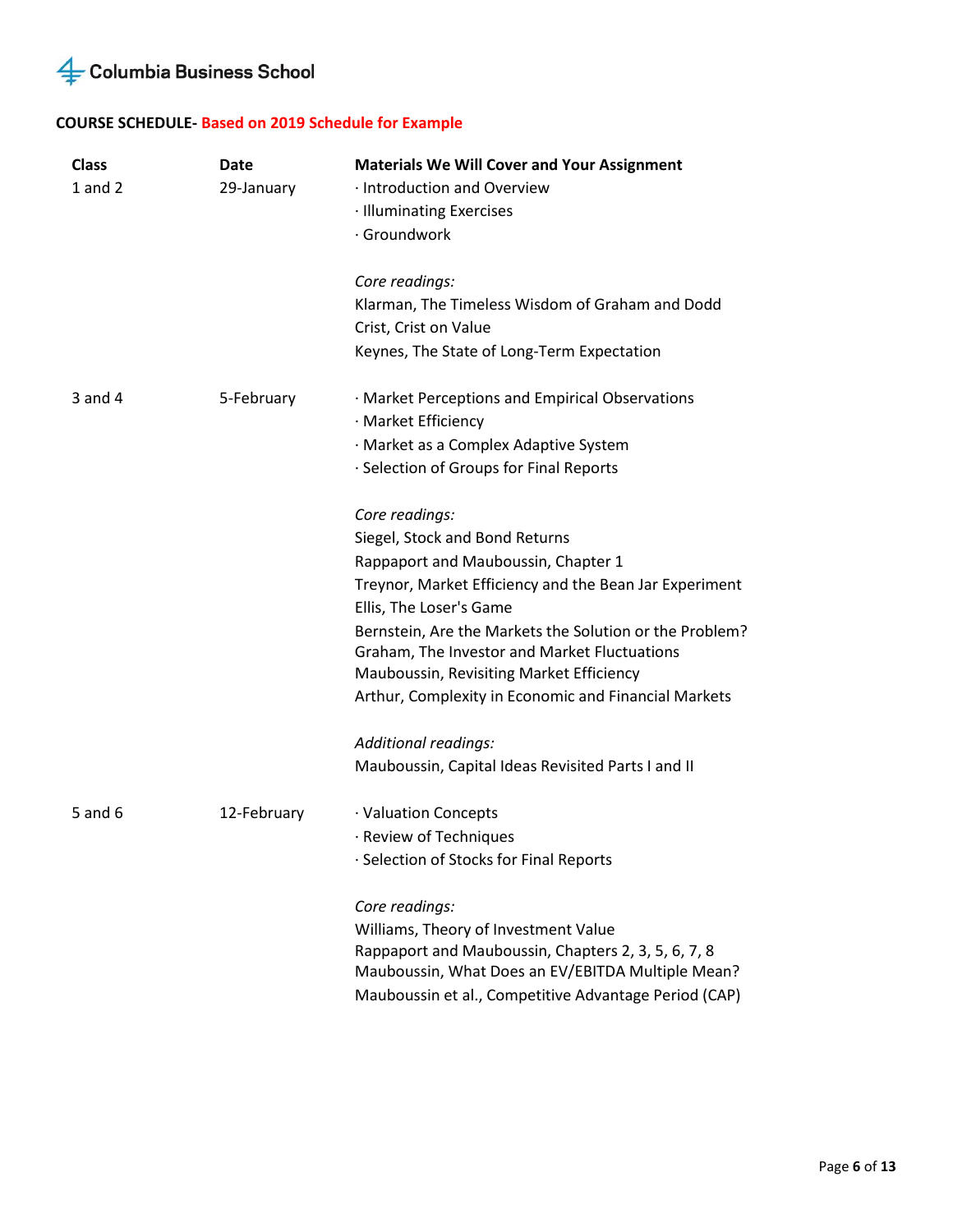| $7$ and $8$ | 19-February          | · Valuation Concepts<br>· Competitive Advantage and Valuation<br>· Expectations Investing<br>· Case Study                                                                                                                                                                |
|-------------|----------------------|--------------------------------------------------------------------------------------------------------------------------------------------------------------------------------------------------------------------------------------------------------------------------|
|             |                      | Additional readings:<br>Mauboussin, Common Errors in DCF Models<br>Mauboussin and Callahan, How to Model Reversion to the Mean<br>Mauboussin and Callahan, Estimating the Cost of Capital                                                                                |
| 9 and 10    | 26-February          | · Competitive Strategy Framework<br>· Capital Allocation Decisions<br>· Valuation Papers Due<br>· Preparation for Management                                                                                                                                             |
|             |                      | Core readings:<br>Mauboussin, Measuring the Moat<br>Porter, What is Strategy?<br>Rappaport and Mauboussin, Chapters 4 and 9<br>Mauboussin and Callahan, Capital Allocation                                                                                               |
| 11 and 12   | 5-March              | · Company Presentation<br><b>Phil Snow</b><br><b>Chief Executive Officer</b><br>FactSet Research Systems Inc.                                                                                                                                                            |
|             | 12-March<br>19-March | <b>NO CLASS</b><br><b>NO CLASS</b>                                                                                                                                                                                                                                       |
| 13 and 14   | 26-March             | · Decision Making<br>· Strategy Papers Due                                                                                                                                                                                                                               |
|             |                      | Core readings:<br>Tversky and Kahneman, Judgment Under Uncertainty<br>Heuer, Psychology of Intelligence Analysis<br>Mauboussin, Decision Making for Investors<br>Mauboussin and Callahan, Methods to Improve Decisions<br>Munger, A Lesson on Elementary, Worldly Wisdom |
| 15 and 16   | 2-April              | · Other Analytical Tools (M&A, real options, TAM, customer economics)<br>· Open ended Q&A<br>· Presentation tips                                                                                                                                                         |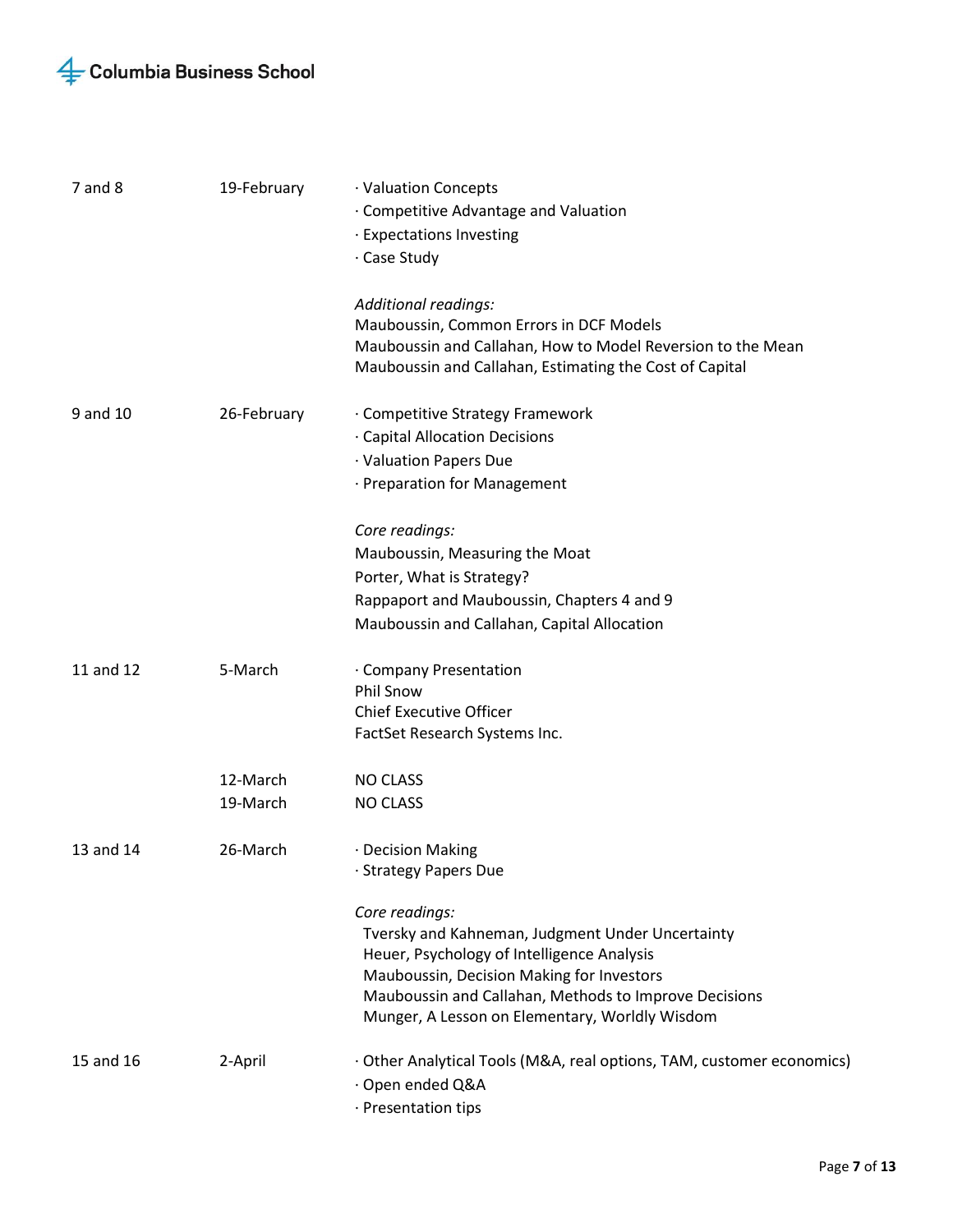|           | 7-May    | <b>· FINAL PAPERS DUE</b>                                                     |
|-----------|----------|-------------------------------------------------------------------------------|
|           |          | Lone Pine Capital                                                             |
| 23 and 24 | 30-April | · Student Presentations<br>Guest: Kelly Granat                                |
| 21 and 22 | 23-April | · Student Presentations<br>Guest: Bill Miller<br><b>Miller Value Partners</b> |
| 19 and 20 | 16-April | · Student Presentations<br>Guest: Jan McKinnon<br>Sandia Holdings, LLC        |
| 17 and 18 | 9-April  | · Student Presentations<br>Guest: Roberto Mignone<br><b>Bridger Capital</b>   |

### **METHOD OF EVALUATION**

| Company basic report          | 30% |
|-------------------------------|-----|
| Presentation of basic reports | 20% |
| Valuation exercise            | 15% |
| Strategic assessment          | 15% |
| Three one-page reports        | 10% |
| Class participation           | 10% |

Grades for the course will be based on 6 factors, as follows:

1. Company basic report. The maximum length of the report is 10 pages, excluding exhibits. We will discuss the format and content of the report in more detail in class. These reports are done on a group basis (Type A), although a mechanism will be in place to assure that contributions are equal among members. This report is due one week after our last class meeting. **(30%)**

2. Presentation of basic reports. Everyone will be required to participate in the presentation. **(20%)**

3. Valuation exercise. Students will be required to complete a valuation exercise (details in class). This project is to be completed individually (Type C). Due one week after assigned. **(15%)**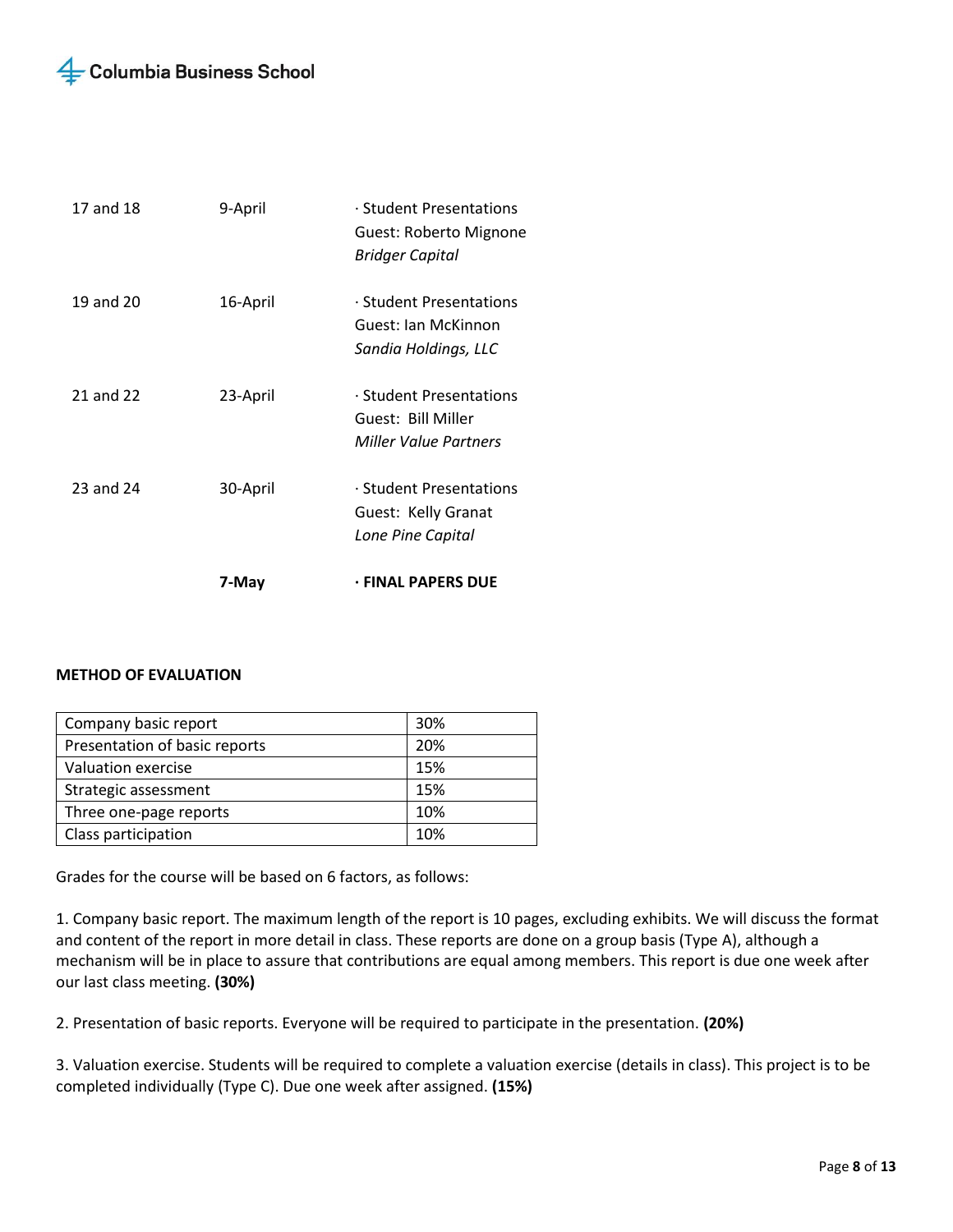4. Strategic assessment of the company based on our corporate presentation. The paper should be approximately five (5) pages with 1.5 spacing, and does *not* require valuation work. This project is to be completed individually (Type C). Due one week after assigned. **(15%)** 

5. Three one-page reports on companies presented in class. These papers are due one week after the presentation in class. Two copies of the report should be handed in, so that a copy can go to the presenting group for feedback. This is to be completed individually (Type C). **(10%)** 

6. Class participation. All aspects of the course, including the initial lectures, are intended to be interactive. Students are encouraged to challenge, disagree, and pose alternate views. Further, attendance will be taken every class, with the cumulative attendance record contributing to a class participation grade. (**10%)**

(1) Basic reports. Students will work in groups of four on the basic reports. The professor will provide a list of companies that the groups will analyze—one group per company. Students will make a presentation to the class and hand in the full report on or before **May 7, 2019**. The order of the presentations will be determined within the first few weeks of the course, and will depend in part on the schedules of the professional guests critiquing the presentations. Portfolio manager comments will not be considered in the grading process, and are for student edification only.

(2) Valuation project. This exercise is intended to give all students an opportunity to explore the key processes and mechanics of valuation.

(3) Write-up of company presentation. Students are expected to assess the competitive position, key value drivers, central strategies (both operating and financial), and management of the presenting company. The central objectives of this paper include a thoughtful conclusion, appropriate prioritization of key issues, and the application of rigorous and consistent analysis.

(4) One-page reports. The one-page reports will be done individually and will be due at the start of the class following the week of the presentation. The write-ups should focus on an evaluation of the information and should present an independent recommendation for the company's shares (with an explanation). Do not recap what was said in class. Each student must select three presentations to write up.

(5) Presentation of reports. Consistent with the theme of practical skill development, you will be graded on the verbal presentation as well as the written report. Emphasis should be placed on the clear conveyance of well thought-out conclusions. Other students are expected to actively participate in the Q&A period following each presentation, and will be graded on their questions and comments.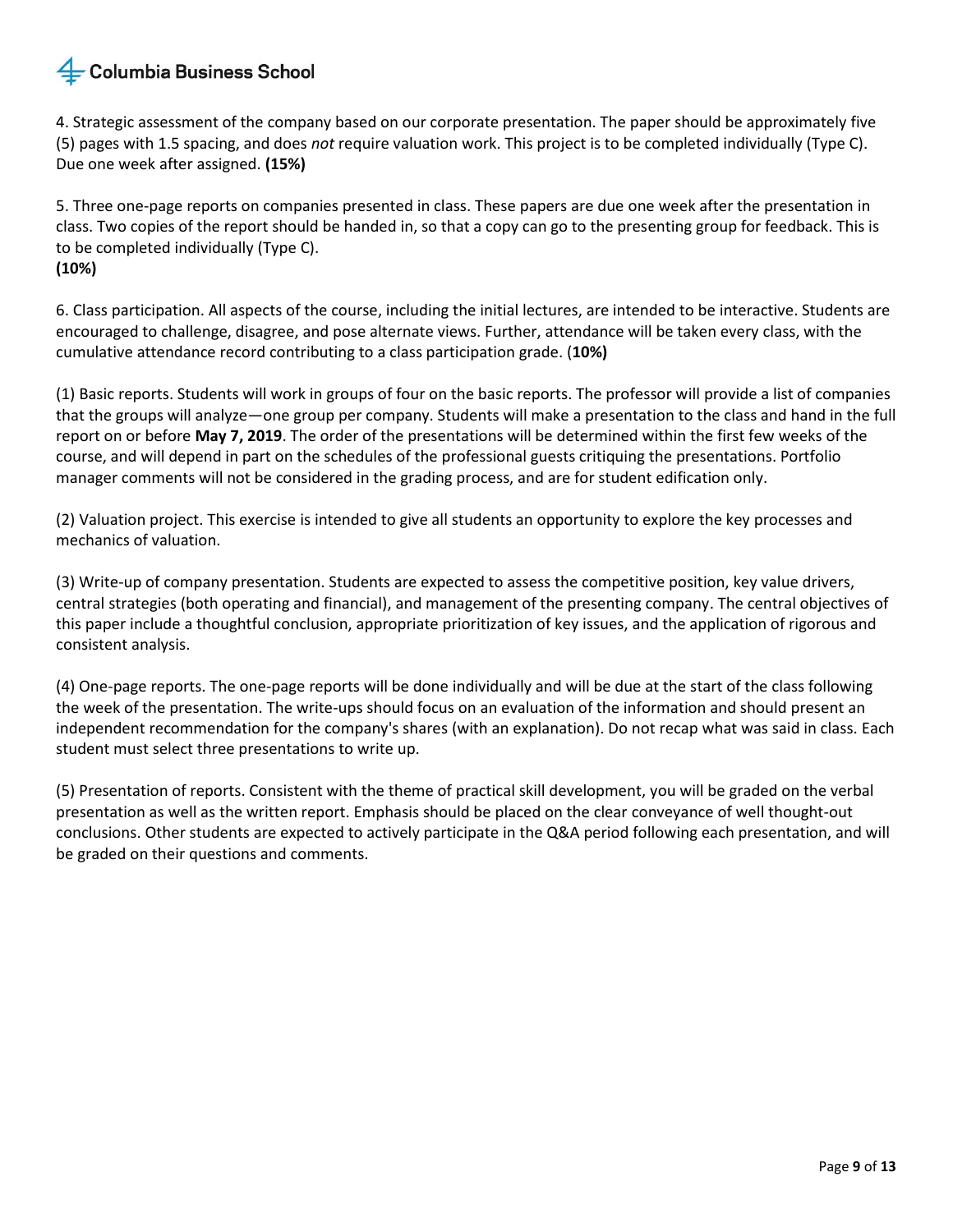## **ASSIGNMENTS**

All of your assignment submissions are subject to the [CBS Honor Code.](http://www8.gsb.columbia.edu/honor/definitions) Violations of the CBS Honor Code may lead to failing the assignment, failing the course, suspension, and/or dismissal. In order to avoid ambiguity that may lead to unintentional violations of the Honor Code, assignment description types have been standardized and specified below.

| <b>Type</b>    | <b>Designation</b>                                         | Grade                                  | <b>Preparation of</b><br>submission | Discussion of Submission*                                                        | Discussion of<br>Concepts** |
|----------------|------------------------------------------------------------|----------------------------------------|-------------------------------------|----------------------------------------------------------------------------------|-----------------------------|
| A              | Group Work                                                 | Same grade for<br>all group<br>members | By the group                        | Permitted to discuss (within<br>group)                                           | Permitted                   |
| B <sup>1</sup> | Individual w/ Discussions<br>of Concepts and<br>Submission | Individual grade                       | Individual<br>preparation           | Permitted to discuss; sharing<br>solutions or submission files is not<br>allowed | Permitted                   |
| B <sup>2</sup> | Individual w/ Discussions<br>of Concepts Only              | Individual grade                       | Individual<br>preparation           | Not permitted to share/discuss<br>solutions or submission                        | Permitted                   |
| C              | Individual                                                 | Individual grade                       | Individual<br>preparation           | Not permitted to share/discuss<br>solutions or submission                        | Not<br>permitted***         |

\* The designated group can be either an assigned study group or a self-selected one.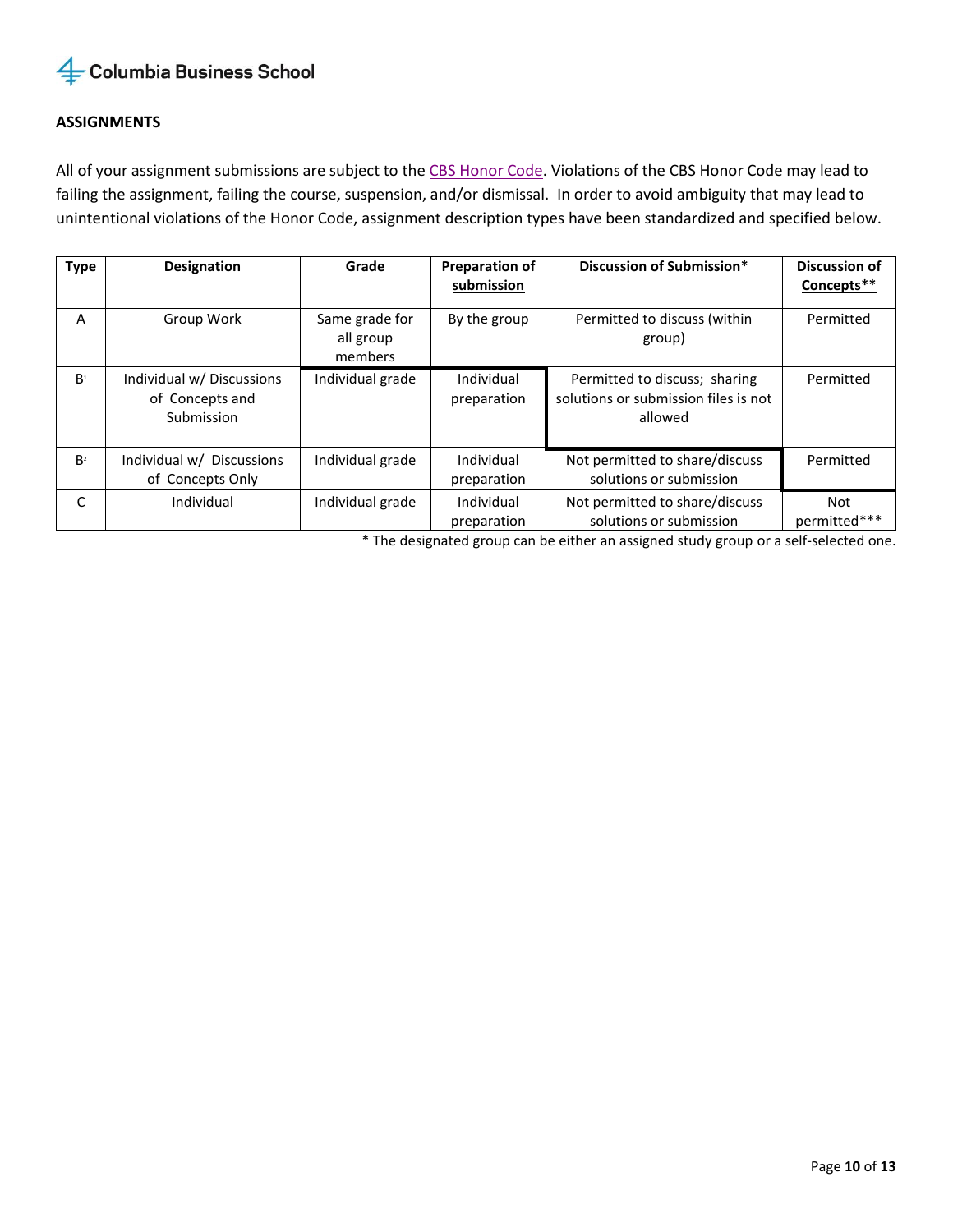

## **GRADE RUBRIC**

### *Valuation*

This project is to be completed on an individual basis.

| Н                       | HP.                        | ≺P                        |
|-------------------------|----------------------------|---------------------------|
| * Correct answers       | *Partially correct answers | *Incorrect answers        |
| * Work is shown         | *Work is shown             | *Work is not shown        |
| * Answers are organized | *Answers are organized     | *Answers are disorganized |

## *Competitive strategy*

This project is to be completed on an individual basis.

| H                                      | HP.                                 | ≤P                                 |
|----------------------------------------|-------------------------------------|------------------------------------|
| * Does not regurgitate known facts     | * Some discussion of known facts    | * Substantial recap of known facts |
| * Effective use of strategy frameworks | * Competent use of frameworks       | * Little/poor use of frameworks    |
| * Clear summary with conclusion stated | * Summary does not state conclusion | * Conclusion poorly articulated    |
| * Well organized                       | * Decently organized                | * Poorly organized                 |
| * Stays within specified length        | * Stays close to specified length   | * Deviates from specified length   |
| * Free of typos                        | * Some typos                        | * Lots of typos                    |

## *Presentation to portfolio manager*

This presentation is to be completed as a group, although you will be assessed both individually and as a group.

| H                                    | НP                            | $\leq P$                               |
|--------------------------------------|-------------------------------|----------------------------------------|
| Group Level                          |                               |                                        |
| * Strong intro/company description   | * Average intro               | * Weak intro/company description       |
|                                      |                               | * Poorly prioritized or no operating   |
| * Prioritized operating assessment   | * Solid operating assessment  | assessment                             |
|                                      | * Average financial           |                                        |
| * Relevant financial assessment      | assessment                    | * Weak or lacking financial assessment |
| * Thorough valuation                 | * Solid valuation             | * Sloppy or incomplete valuation       |
| * Analysis strongly supports         |                               |                                        |
| conclusion                           | * Analysis backs conclusion   | * Analysis doesn't support conclusion  |
| * Within time limit (12 minutes)     | * Near time limit             | * Over time limit                      |
| Individual Level                     |                               |                                        |
| * Looks and acts highly professional | * Looks and acts professional | * Does not appear professional         |
| * Highly organized                   | * Well organized              | * Disorganized                         |
| * Conveys ideas very clearly         | * Conveys ideas well          | * Poorly conveys ideas                 |
| * Comments are well substantiated    | * Comments are supported      | * Comments are unsubstantiated         |
|                                      | * Contribution is close to    |                                        |
| * Contribution is equal              | equal                         | * Unequal contribution                 |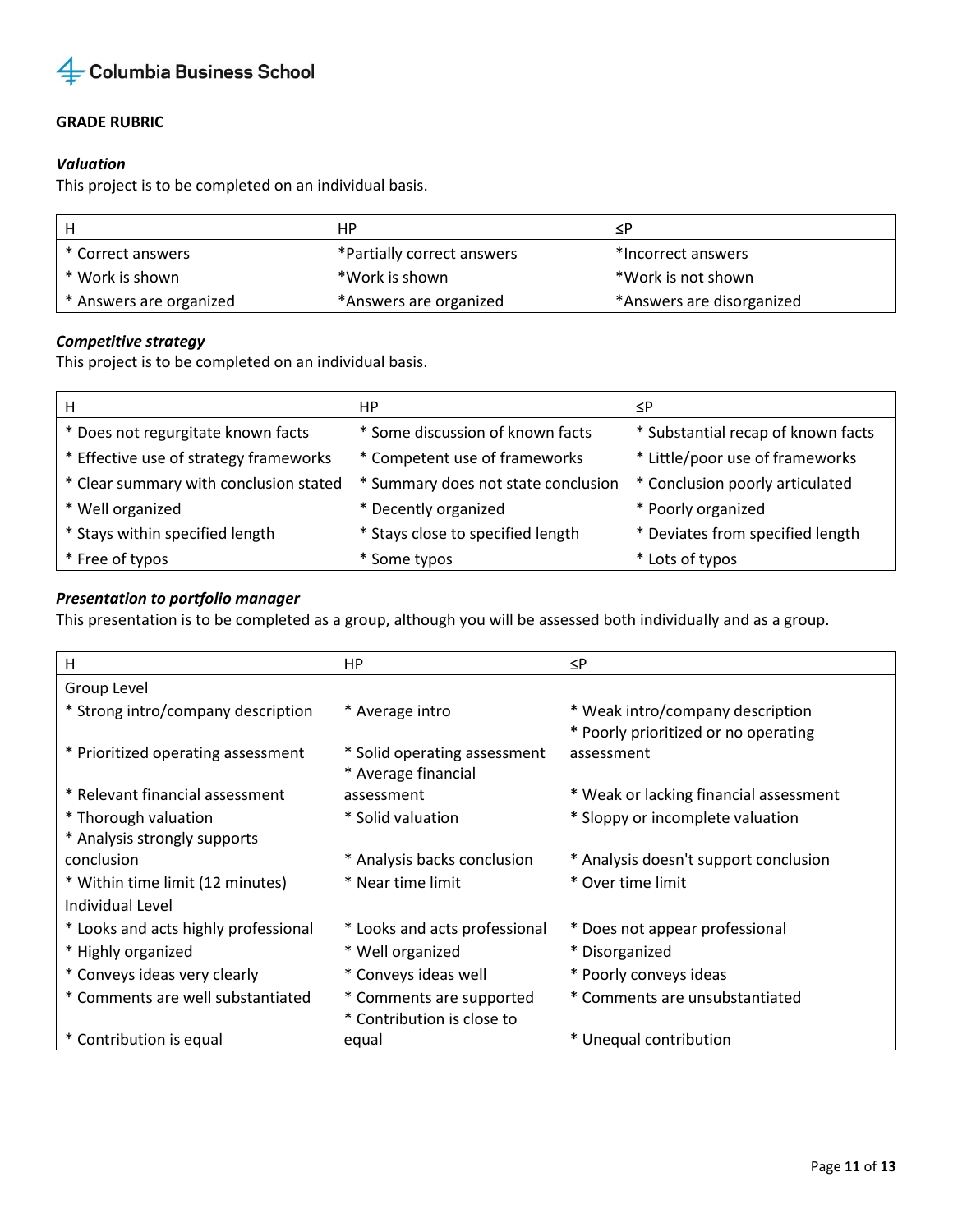

### *One page summaries of other group presentations*

These are to be completed on an individual basis.

| $V +$                                                  |                                               |
|--------------------------------------------------------|-----------------------------------------------|
| * Does not simply recap presentation                   | * Presentation recap                          |
| * Clearly explains basis for agreement or disagreement | * No clear view explained                     |
| * Highlights key facts behind reviewer decision        | * Does not prioritize salient issues          |
| * Articulates presentation's strengths/weaknesses      | * Fails to explore presentation effectiveness |

### *Final paper*

The final paper is a group effort.

| н                                        | HP.                                | ≤P                                |
|------------------------------------------|------------------------------------|-----------------------------------|
| * Clear summary and                      |                                    |                                   |
| recommendation                           | * Solid summary                    | * Poor summary                    |
| * Effective company description          | * Acceptable company description   | * Poor company description        |
| * Discussion of relevant recent activity | * Recent activity discussed        | * Recent developments ignored     |
| * Well-structured operating discussion   | * Solid operating discussion       | * Poor operating assessment       |
| * Effective financial assessment         | * Partial discussion of financials | * Weak financial assessment       |
|                                          |                                    | * Managerial assessment           |
| * Proper discussion of management        | * Some management discussion       | overlooked                        |
| * Valuation, incl. multiple approaches   | * Some valuation work              | * Weak valuation                  |
|                                          | * Includes some recommended        |                                   |
| * Includes all recommended tables        | tables                             | * Includes few recommended tables |
| * Well-presented and edited              | * Average presentation and editing | * Poor presentation and editing   |
| * Effective use of graphics              | * Good use of graphics             | * Weak use of graphics            |

### **ATTENDANCE POLICY**

Students are required to attend each class. Students should reach out to the [Office of Student Affairs \(OSA\)](https://www8.gsb.columbia.edu/mba-students/the-office-of-student-affairs) by using Core Absence Form on this course's Canvas page regarding excused absences (for religious observances; personal, medical, and family emergencies; military service; court appearances such as jury duty). Unexcused absences will affect your course grade.